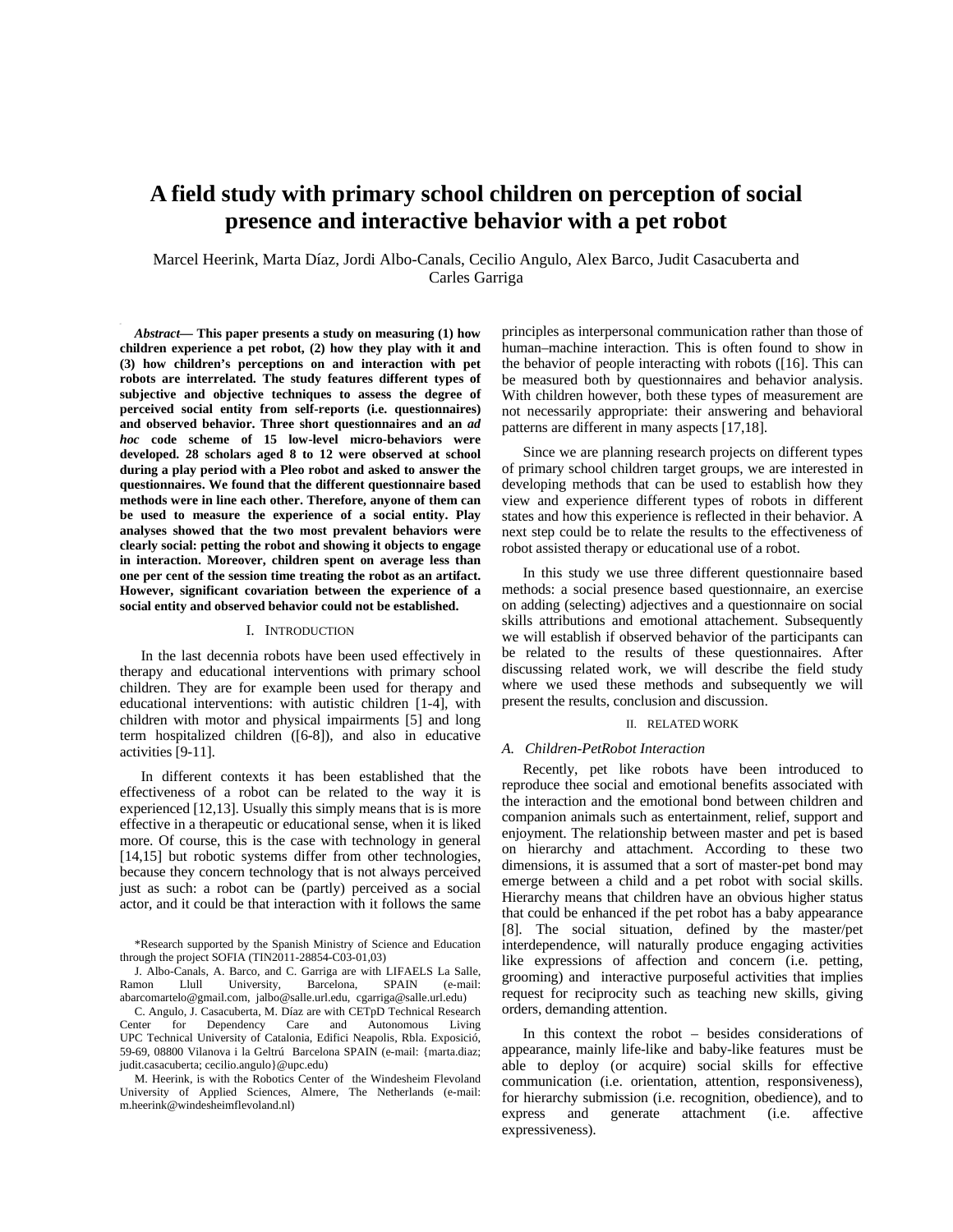An exploratory study with primary school children first at school and then in the lab, reports that Pleo generates in children needs-oriented affective behavior, like giving affection and caretaking. Children expect animal-like behaviors such as 'making sounds' and eating, and attribute Pleo animal characteristics such as internal drives (e.g., sleepiness, anger, hunger), reasoning and intention. In the lab session, children resumed the relationship and reinforced the initial social bond built during their previous experience at school. Children asked for their baby dinosaur - the one they met at school - and interpret Pleo's responses [7] as signs of recognition.

## *B. Social presence and social activity*

Since it is not unusual for humans to treat systems and devices as social beings [19], it seems likely that humans treat embodied agents as such. The extent to which they do so seems to be related to a factor that is often related to as either 'Presence' or, more specifically 'Social presence'. Many research projects that are related to robot user experiences incorporate this concept [20-23] .

The term presence originally refers to two different phenomena. First, it relates to the feeling of really being present in a virtual environment and can be defined as 'the sense of being there' [24]. Second, it can relate to the feeling of being in the company of a social entity: 'the perceptual illusion of non mediation' [25]. In our context, the second definition is relevant. The experience of presence of a social entity usually shows by a higher rate and intensity of expressions that a speaker uses [26,27]. It demonstrates the amount of conversational engagement one feels [28].

The analyzed behavior is sometimes called conversational expressiveness: the amount and intensity of facial expressions and gestures when engaged in a conversation. A study by [29] Heerink et al. in 2009 established that for elderly users a higher score on the construct of social presence did correlate with a higher score on conversational expressiveness. As in earlier research [30], it was found that a higher score on social presence correlated with a higher score on acceptance (as indicated by the expressed intention to use the system), the behavior analysis could also be used as a predictive indication for robot acceptance.

Furthermore, the level of social presence is assumed to have an effect on interaction activities. Purposeful activities that implies considering the robot as a social partner are supposed to be facilitate by strong feelings of social presence. On the contrary, low-levels of social presence are expected to produce less social behavior and more treating the robot as a tool or an artifact.

# III. METHOD

# *A. Procedure and setting*

#### *1) Robot*

The pet-like robot  $Pleo^1$  has been selected for the trials with primary school children. Pleo is a robot platform, imitation of a Camarasaurus dinosaur, that exhibits an appealing baby-likeness, expressiveness, and an array of different behavior and mood modes. Pleo is a commercial

entertainment platform developed by Innvo Labs. It is equipped with different tactile sensors beneath its skin, ground sensors in the feet, speakers and microphones. It features also a pet like personality which develops in time, internals drives like hunger or sleep, and several mood modes: happy, extremely scared, and curious. Pleo has been tested in several research works [31,32,8. These studies focused on the effect of Pleo in long-term interaction, especially with children. More specifically, [33] conducted a study with six families which were given a Pleo for a minimum of two months and a maximum of ten. Similarly, [34] carried out a study based on the opinions of blog users about Pleo. Although results show a wearing out of the novelty effect and diminishing care behaviors, most of the studies identified the development of a social bond with the robot.

#### *2) Participants*

28 children (9 girls and 19 boys) in groups of two, aged between 6 and 12 participated in the trials. The participants were recruited from the attendants to a robotic workshop carried out in a weekly basis during the term as a complementary subject they had chosen voluntarily. The participation in the trials was introduced as an optional activity in the workshop. Provided there were more volunteers than required, the selection was made according to performance in a previous task as a reward. Moreover, in the second day girls were preferred to balance the group.



Figure 1. Participants interacting with Pleio

#### *3) Design and procedure*

The trials were designed as a free play session to observe the spontaneous and unconstrained interaction with the robot. The experience was designedas aplay in couples, thus enhancing verbal communication to complement the behavioral data analyses. The play sessions were carried out in a separated circular area in a service room. The play area was delimited with walls with windows allowing the

experimenters to observe the play from outside the play area.

The conductor, who was a familiar teacher, brought the couple from the regular classroom to the observation area with the only instruction to play with Pleo for a while. In the play area they found the Pleo on the floor in *on* position and

<sup>1</sup> www.pleoworld.com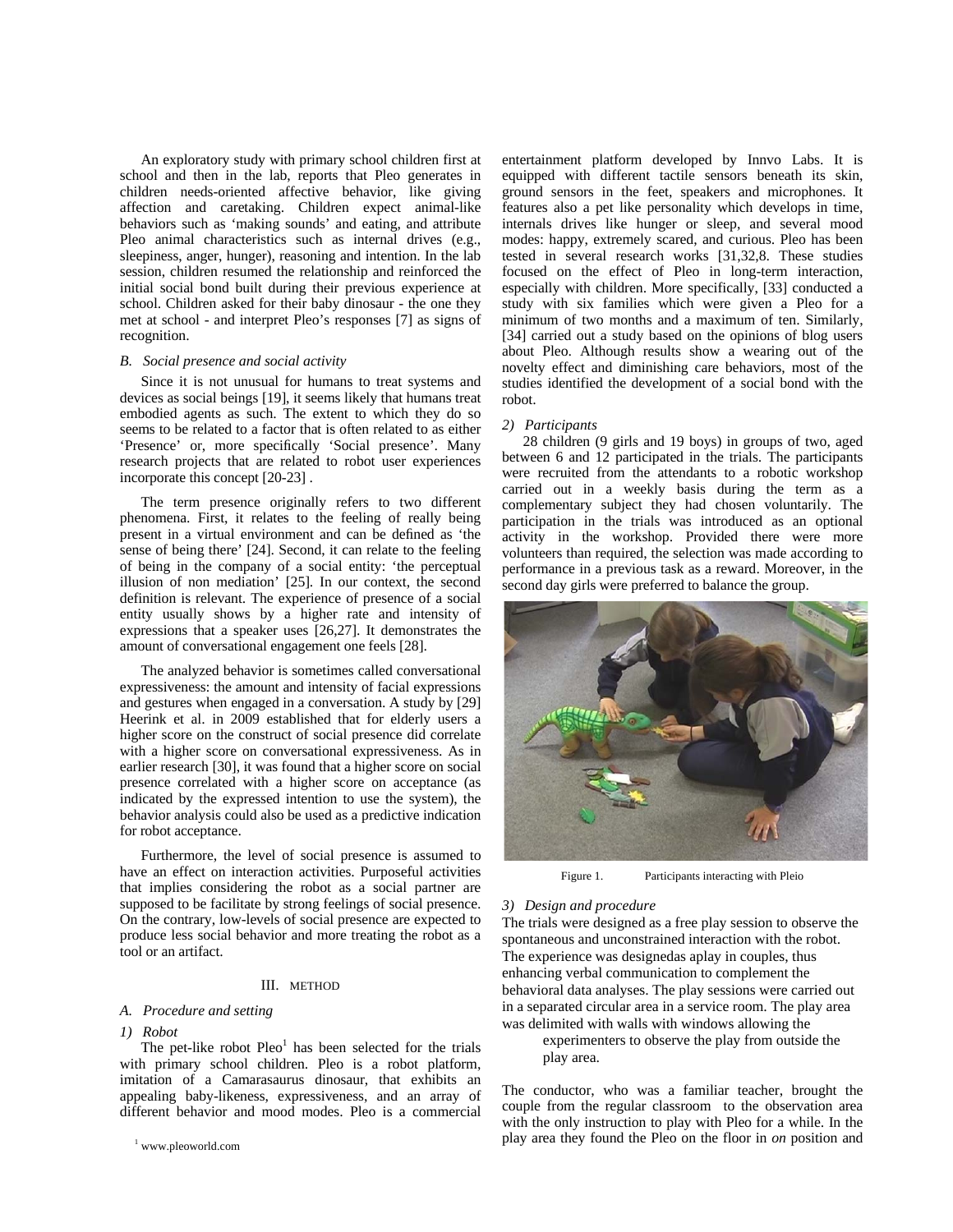several pieces of Pleo's toys and food scattered besides it (i.e. a sugar cane, a chunk of ice, the ID card, six learning stones, 6 leaves of 4 different kinds, a rock salt, and the *Tug of War*). The conductor moved away and the children were left alone for 8 minutes. Neither the conductor nor the other experimenters initiated any interaction with the children. When addressed by the children, the conductor would respond in a deliberate neutral way. The only conductor intervention that occurred was when PLEO's entered the *sleep* mode and had to be *awakened*.



Figure 2. The play scenario and the observation setting

When the play time was over, the conductor entered the play area, told the children that the play session was over, turned off the robot and instructed them to answer some questions about the session with the experimenters.

Two observers stayed outside the play area and observed the trial trough the window, takingnotes of any relevant contextual information. The play session was video recorded with three cameras for further analyses (Fig. 2).When the play finished they help the children to answer the questionnaire individually.

The whole experimental session took15 minutes for each couple including the questionnaires.

### *4) Questionnaires and interviews*

We used three different types of questionnaires to establish the sense of presence. First we used a social presence questionnaire, adapted from the questionnaire that was used in earlier research in which observed user behavior was linked to social presence. This questionnaire features statements that can be responded to on a 5 point Likert scale and was derived from the social presence questionnaire developed by Bailenson et al. [35].

| TABLE I. |                      | <b>SOCIAL PRESENCE</b> |
|----------|----------------------|------------------------|
|          | <b>OUESTIONNAIRE</b> |                        |

|  | 1. When playing with the robot, I felt like playing with a real person |  |
|--|------------------------------------------------------------------------|--|
|  |                                                                        |  |

- 2. I sometimes felt like the robot was actually looking at me
- 3. I can imagine the robot as a living creature
- 4. I often realized the robot is not a real living creature
- 5. Sometimes it seemed as if the robot had real feelings

A second method featured the attribution of adjectives. This methodology is used in different types of research to establish a subjects perception of an artifact [36,37]. We created a list of 20 words that could be used to describe the robot. Half of these words were referring to a social entity: kind, unkind, polite, rude, naughty, clever, stupid, angry, impatient and patient. The other ten words were more 'material', describing mechanical toys or devices: useful, useless, easy, simple, complex, breakable, solid, new, old fashioned and artificial.

The third method featured a set of questions that could simply be answered with 'yes' or 'no'. These questions were based on the questionnaire designed specifically for children (up to 15 years old) by [18] to investigate emotional attachment with the robotic pet dog AIBO after interaction. The 6 questions address cognition (questions 1 and 2), emotional attachment (questions 3 and 4) and social reciprocity (questions 5 and 6).

TABLE II. QUESTIONS FROM WEISS 2009

- 1. Do you think PLEO can see you?
- 2. Do you tink PLEO can undestand you?
- 3. Do you tink PLEO is happy if you strok him?
- 4. Do you tink PLEO can be sad (e.g. if hi/she is alone)?
- 5. Could PLEO be your playfellow?
- 6. Would you fell better, if PLEO is with yu when you are at home alone?

# *5) Systematic observation*

An ad hoc coding scheme was built-up in order to carry out the analysis of the videotaped sequences to measure the occurrence and amount of time spent on the predefined key behaviors. To increase the intra and interrater reliability the manual coding was carried out by two of the experimenters working together.

The coding scheme is made up of 27 criterions, classified into 5 groups: *Emotions, Verbal, Distance, Physical Contact, Gaze* and *Other Interactive Behavior* (Table III). Psychological state variables (*Emotions*) and *Verbal behaviour* are not analysed in this work. The analyses focus on micro behaviours that have the advantage to be well identifiable low level and action/movement categories (Dautehnhan and Weary 2002) such as "Show something" or "Stroke". Furthermore micro behavior categories are less context dependent (may be applied to other robots and other situations) and thus may easily be adapted to other humanrobot interaction contexts and to other kind of robots. The behavior analyzed in this study is shadowed in Table III.

Provided that these lower level actions cannot describe the children play in terms of meaningful activity (a sequence of motions-actions with a purpose) we also linked them to one of 3 categories related to the social dimensions of the action: *Affection*, *Reciprocity* or *Artifact*, according to the classification proposed by [38].

Into the category of *Affection* we classified all the behaviors that related to modifying the robot's mood or wellbeing (petting, stroking, hitting), *Reciprocity* attempts at reciprocal interaction (i.e. commanding or offering as a request for partner's behavior), and *Artifact* when the robot was treated as an object. These categories would be closer to the construct of social presence than the low-level behavior taken individually. Both levels of analyses are reviewed in the next sections.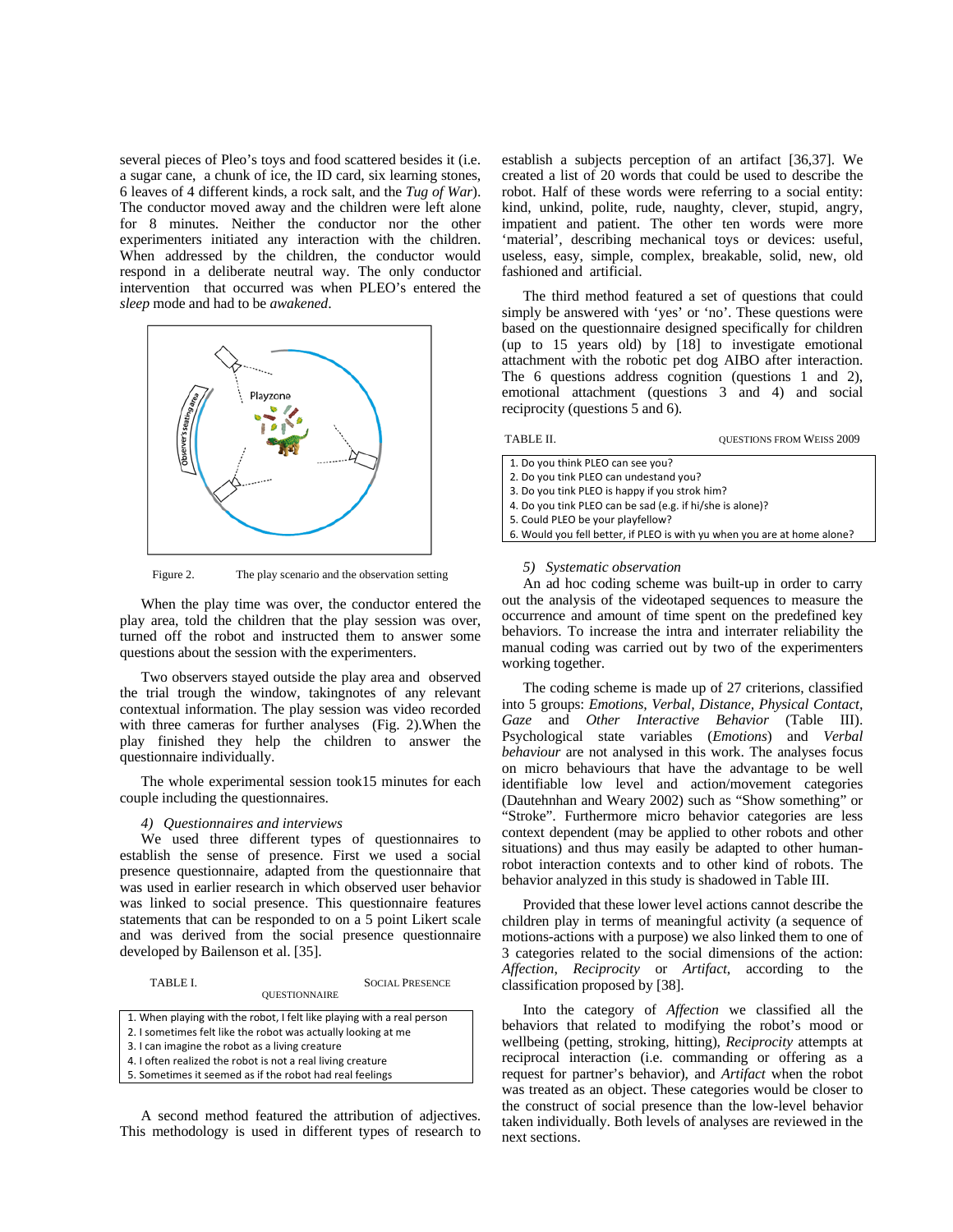| <b>Behavior</b><br>Group |                     | <b>Analitic Category</b>                       |
|--------------------------|---------------------|------------------------------------------------|
| <b>Emotions</b>          | Enjoyment           |                                                |
|                          | <b>Boredom</b>      |                                                |
|                          | Frustration         |                                                |
|                          | Neutral             |                                                |
|                          | Fear                |                                                |
| Verhal                   | Vocalisation        |                                                |
|                          | Speak to PLEO       | II Attempt at reciprocity                      |
|                          | Speak to play-mate  |                                                |
|                          | Speak to adult      |                                                |
|                          | Speak (other)       |                                                |
| <b>Distance</b>          | Within their grasp  |                                                |
|                          | Beyond their grasp  |                                                |
| <b>Physical</b>          | Lift up             | III Exploring as artifact /                    |
| contact                  |                     | <b>I</b> Affection                             |
|                          | Hug                 | <b>I</b> Affection                             |
|                          | Pad                 | <b>I</b> Affection                             |
|                          | Stroke              | <b>I</b> Affection                             |
|                          | Let down            | <b>I</b> Affection                             |
|                          | Hold by the tail    | I Affection (negative)                         |
|                          | Hit                 | I Affection (negative)                         |
|                          | Handle              | <b>III</b> Exploring as artifact               |
|                          | Manipulation        | III Exploring as artifact                      |
| Gaze                     | Look at PLEO's area | Orientation to interaction                     |
|                          | Look at other       | Orientation others                             |
|                          | Look at adult       |                                                |
|                          | Eye-contact PLEO    |                                                |
| Other                    | Show something      | II Attempt at reciprocity                      |
| <b>Interactive</b>       | Grooming            | <b>I</b> Affection                             |
| hehavior                 |                     |                                                |
|                          |                     |                                                |
|                          |                     | Behaviors in gray have been coded and analyzed |

TABLE III. CODING SCHEME

# IV. RESULTS

# *A. Social Presence*

We calculated Cronbach's Alpha for the items of Social Presence and found it to be .74 for the five items. This means that Social Presence is a solid construct in this study (in social science, an alpha of at least .7 is considered an indication of a reliable construct [39]).Table IV presents the result of a Pearson correlation analysis. It shows that the score on Social Presence correlates with the score on *Attitude*, *Emotional attachment* and with the attribution of social adjectives. It also shows a negative correlation with age, indicating that the experience of a social entity is less strong for older children.

|  | TABLE IV. CORRELATION OF QUESTIONNAIRE ITEMS |  |
|--|----------------------------------------------|--|
|--|----------------------------------------------|--|

|                     |      | <b>Attitude</b> | EmAtt      | Social Adj. | <b>Social Pres.</b> |  |  |  |  |
|---------------------|------|-----------------|------------|-------------|---------------------|--|--|--|--|
| Age                 | Corr | $-.093$         | $-.028$    | $-255$      | $-0.365*$           |  |  |  |  |
|                     | Sig. | ,333            | .448       | ,120        | .040                |  |  |  |  |
| <b>Attitude</b>     | Corr | 1,000           | $,370*$    | ,173        | $,350*$             |  |  |  |  |
|                     | Sig. |                 | ,026       | .194        | .034                |  |  |  |  |
| <b>Emotional</b>    | Corr | $,370*$         | 1,000      | ,274        | $,358*$             |  |  |  |  |
| <i>attachment</i>   | Sig. | .026            |            | ,083        | .031                |  |  |  |  |
| SocialAdj.          | Corr | .173            | .274       | 1,000       | $,430*$             |  |  |  |  |
|                     | Sig. | .194            | .083       |             | .013                |  |  |  |  |
| Material Adj.       | Corr | $-.173$         | $-.274$    | $-1,000**$  | $-.430*$            |  |  |  |  |
|                     | Sig. | .194            | ,083       |             | ,013                |  |  |  |  |
| <b>Social Pres.</b> | Corr | $.350*$         | $.358*$    | $,430*$     | 1,000               |  |  |  |  |
|                     | Sig. | .034            | ,031       | ,013        |                     |  |  |  |  |
|                     |      |                 | $*p < 0.5$ |             |                     |  |  |  |  |

# *B. Interactive behavior*

To proceed to quantitative analyses, the behavior data were analyzed considering frequencies and durations of the 13 predetermined micro-behaviors and the higher level three dimensional category of modality (Table III). The metrics were frequencies for all criteria and duration in state behavior: *Manipulation, Stroke, Show something* and *Look.* 

The behavior data were analyzed at an individual level to explore the covariation with *social presence* individual variable even though the play scenario was socially defined as playing with Pleo in couples. In this situation the individual behavior is assumed to be affected not only by individual variables (i.e. perceptions or beliefs) but as well by the dynamics of this situation (i.e. abortion of other's actions, dominance, regulatory actions as turn taking).

Results show great intersubject and inter-session variability. The most prevalent micro-behaviours are *Stroke* and *Show something*, both considering occurrences (see Table V) and duration. For instance we can compare the differences in Fig.4 regarding the amount of time spent during the 8 minuts sessions to *Affective Activity* between children, from A1 (5 seconds) to J2 (340 seconds).

At an aggregated level, the activities on which children spent more time are affective and request for reciprocity, while using Pleo as an artifact occurred clearly less and little time is spend in. In Fig. 4 we can observe these differences when considering duration.

|                       |          |          | TABLE V. MICRO-BEHAVIOUR DESCRIPTIVES |
|-----------------------|----------|----------|---------------------------------------|
|                       | #        | X        | s                                     |
| <b>I</b> Affection    |          |          |                                       |
| Grooming              | 26       | ,93      | 1,359                                 |
| Hug                   | 5        | ,18      | .945                                  |
| Pad                   | 5        | .18      | .945                                  |
| Stroke                | 324      | 11,57    | 9,147                                 |
| Hold by tail          | $\Omega$ | $\theta$ | $\theta$                              |
| Hit                   | 16       | ,57      | 1,814                                 |
| <b>II Reciprocity</b> |          |          |                                       |
| Show somth.           | 569      | 20,32    | 12,335                                |
| <b>III Artifact</b>   |          |          |                                       |
| Handle                | 7        | ,25      | .518                                  |
| Manipulation          | 18       | .64      | 1,026                                 |
| <b>Others</b>         |          |          |                                       |
| Look at other         | 303      | 10,82    | 6,498                                 |
| Lift up               | 41       | 1,46     | 2,899                                 |
| Let down              | 35       | 1,25     | 2,271                                 |
|                       |          |          |                                       |

# frequencies; x mean, s standard deviation

 Exploration of covariation shows significance between age and micro-behavior *Grooming* and with *Artifact* modality by one side and with gender and *Grooming* and with *Modality* (rate) as showed in Tables VI and VII.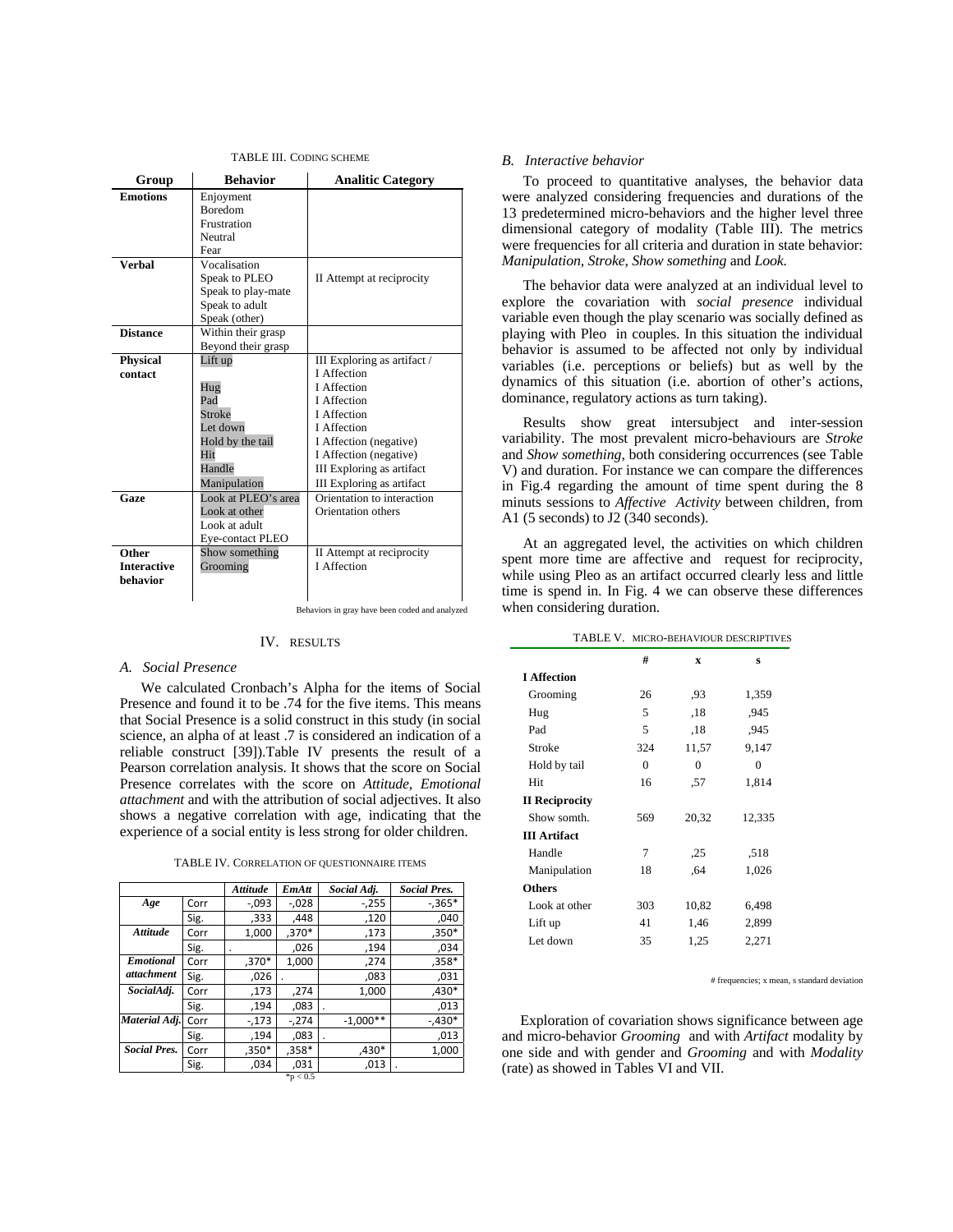

Figure 3. Playing time distribution (in seconds) between Modality categories *Affection* (blue), *Reciprocity* (green) and *Artifact* (grey)



Figure 4. Boxplot of modality of interactive behaviour (duration)

TABLE VI. CORRELATION OF AGE WITH OBSERVED BEHAVIOR ITEMS

|               | GroomF    | GroomD     | MeanAff | Mean <sub>R</sub> | MeanArt  |
|---------------|-----------|------------|---------|-------------------|----------|
| Corr          | $-.551**$ | $-0.523**$ | .136    | .346              | $-.456*$ |
| Sig.          | .002      | .004       | 490     | .071              | .015     |
| $*_{p}$ < 0.5 |           |            |         |                   |          |

TABLE VII. MANN WHITNEY U TEST FOR GENDER WITH OBSERVED BEHAVIOR ITEMS

|      |         | Grooming  | Grooming     | Rate      | Rate     | Total n  |
|------|---------|-----------|--------------|-----------|----------|----------|
|      | Handle  | frequency | distribution | affection | artifact | Artifact |
| U    | 55.500  | 43.000    | 46,000       | 43.000    | 40.000   | 36.500   |
| Sig. | $.039*$ | $.017*$   | $.027*$      | $.037*$   | $.015*$  | $008*$   |
|      |         |           | $*n < 0.5$   |           |          |          |

# V. DISCUSSION AND CONCLUSIONS

The results show that there are several ways to assess how children experience a robot, mainly from self-report and from behavior observation. Every approach contributes with complementary knowledge on children's beliefs and mental models regarding to social robots and interactive behavior. However, assessing constructs such as Social Presence cannot be drawn straight from micro-behaviours but from contextdependent purposeful activities that require broader analytical categories - based in social dynamics models - and interpretation for coding.

Further effort might be dedicated to building theory based code systems to classify interactive behaviors and measuring the amount of social engagement children are experiencing. However, the wide array of *sociable* robots with different appearances and featuring different resources for communication – social affordances [7] - make the transference of coding systems and the comparison of results difficult.

One of the limitations in the study is that participants have previous experience with robots in general and with Pleo specifically. All of them were attending a workshop on robotics at school, so they have been taught what robots are and how they work, have been exposed to demonstrations and had played with Pleo at least once before the observation. This participants' experience influences results in at least two ways: because their familiarity with Pleo we were neither able to explore the first impression of naïve users nor the dynamics of intuitive interactive behavior. Moreover, the participants supposedly had a more accurate and realistic understanding about robots structure and functionalities than the general population of children in this age. Generalizations to children's behavior with robots thus cannot be drawn from this small size sample.

Further research could focus on establishing the influence of age, gender and perhaps additional factors like experience on both behavior and on social presence.

#### ACKNOWLEDGMENT

The authors appreciate the collaboration of the school *Col·legi Montserrat* from Barcelona (http://www.cmontserrat.org/) to host the activities, and M. Montserrat del Pozo as its general director to permit them.

#### **REFERENCES**

- [1] K. Dautenhahn, I. Werry, J. Rae, P. Dickerson, P. Stribling and B. Ogden, '"Robotic Playmates: Analysing Interactive Competencies of Children with Autism Playing with a Mobile Robot," in K. Dautenhahn, A. Bond, L. Canamero & B Edmonds (eds), Socially Intelligent Agents- Creating Relationships with Computers and Robots. Multiagent Systems, Artificial Societies, and Simulated Organizations, vol. 3, Kluwer Academic Publishers, 2002, ch. 14, pp. 117-124.
- [2] B. Robins, K. Dautenhahn, R. Te Boekhorst and A. Billard, "Robotic assistants in therapy and education of children with autism: can a small humanoid robot help encourage social interaction skills?," Universal Access in the Information Society (UAIS), vol. 4 Issue 2, Dec. 2005
- [3] M. A. Goodrich et al., "A case for low-dose robotics in autism therapy", in *Proc. HRI 2009*, 2009, pp. 143-144.